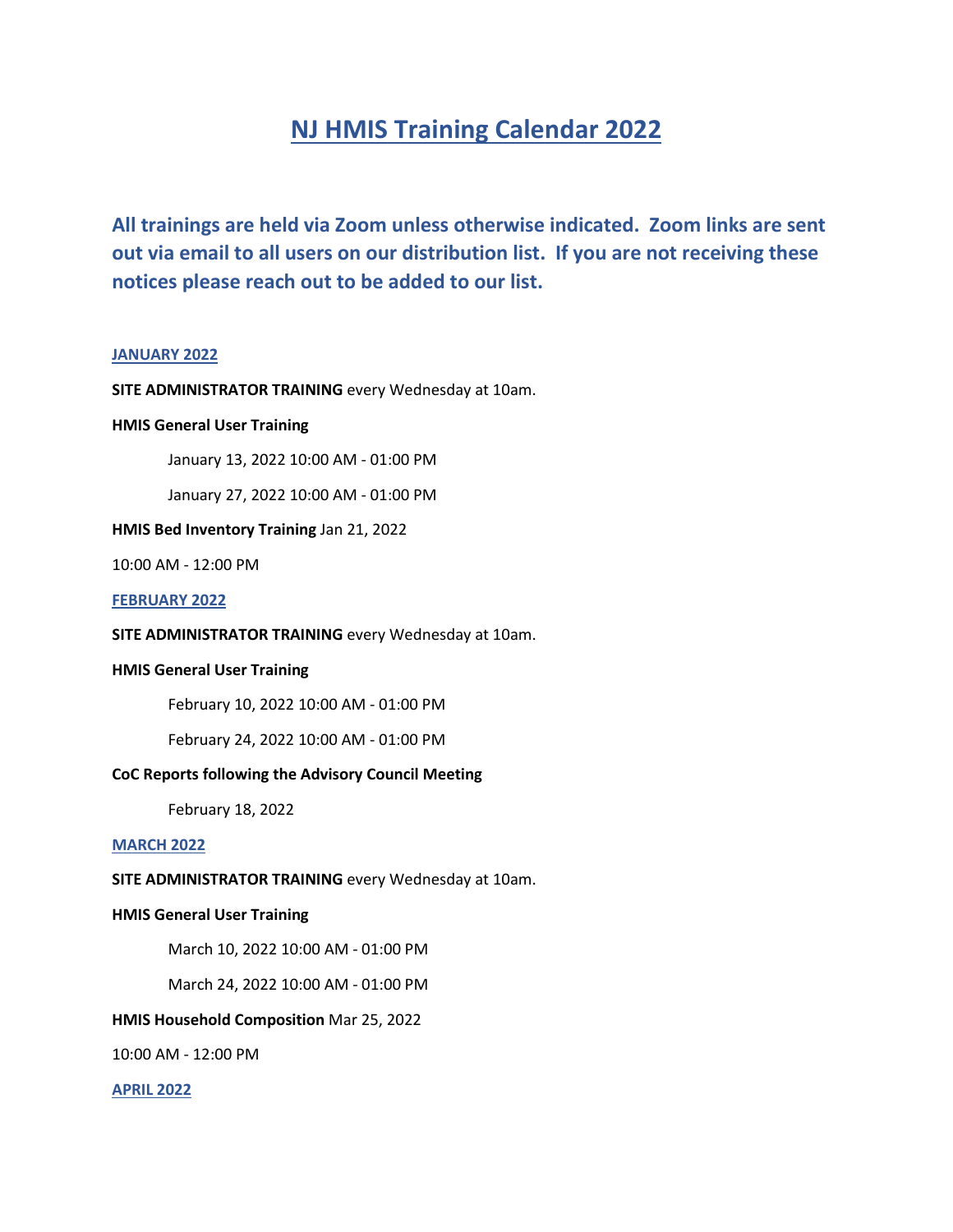# **SITE ADMINISTRATOR TRAINING** every Wednesday at 10am.

# **HMIS General User Training**

April 14, 2022 10:00 AM - 01:00 PM

April 28, 2022 10:00 AM - 01:00 PM

# **MARCH 2022**

**SITE ADMINISTRATOR TRAINING** every Wednesday at 10am.

# **HMIS General User Training**

March 12, 2022 10:00 AM - 01:00 PM

March 26, 2022 10:00 AM - 01:00 PM

# **HMIS PATH Training** Apr 29, 2022

10:00 AM - 01:00 PM

# **MAY 2022**

# **SITE ADMINISTRATOR TRAINING** every Wednesday at 10am.

# **HMIS General User Training**

May 12, 2022 10:00 AM - 01:00 PM

May 26, 2022 10:00 AM - 01:00 PM

#### **HMIS RHY Training** May 27, 2022

10:00 AM - 01:00 PM

# **JUNE 2022**

# **SITE ADMINISTRATOR TRAINING** every Wednesday at 10am.

# **HMIS General User Training**

June 9, 2022 10:00 AM - 01:00 PM

June 23, 2022 10:00 AM - 01:00 PM

# **HMIS SSVF Training** Jun 30, 2022

10:00 AM - 01:00 PM

## **JULY 2022**

**SITE ADMINISTRATOR TRAINING** every Wednesday at 10am.

# **HMIS General User Training**

July 14, 2022 10:00 AM - 01:00 PM